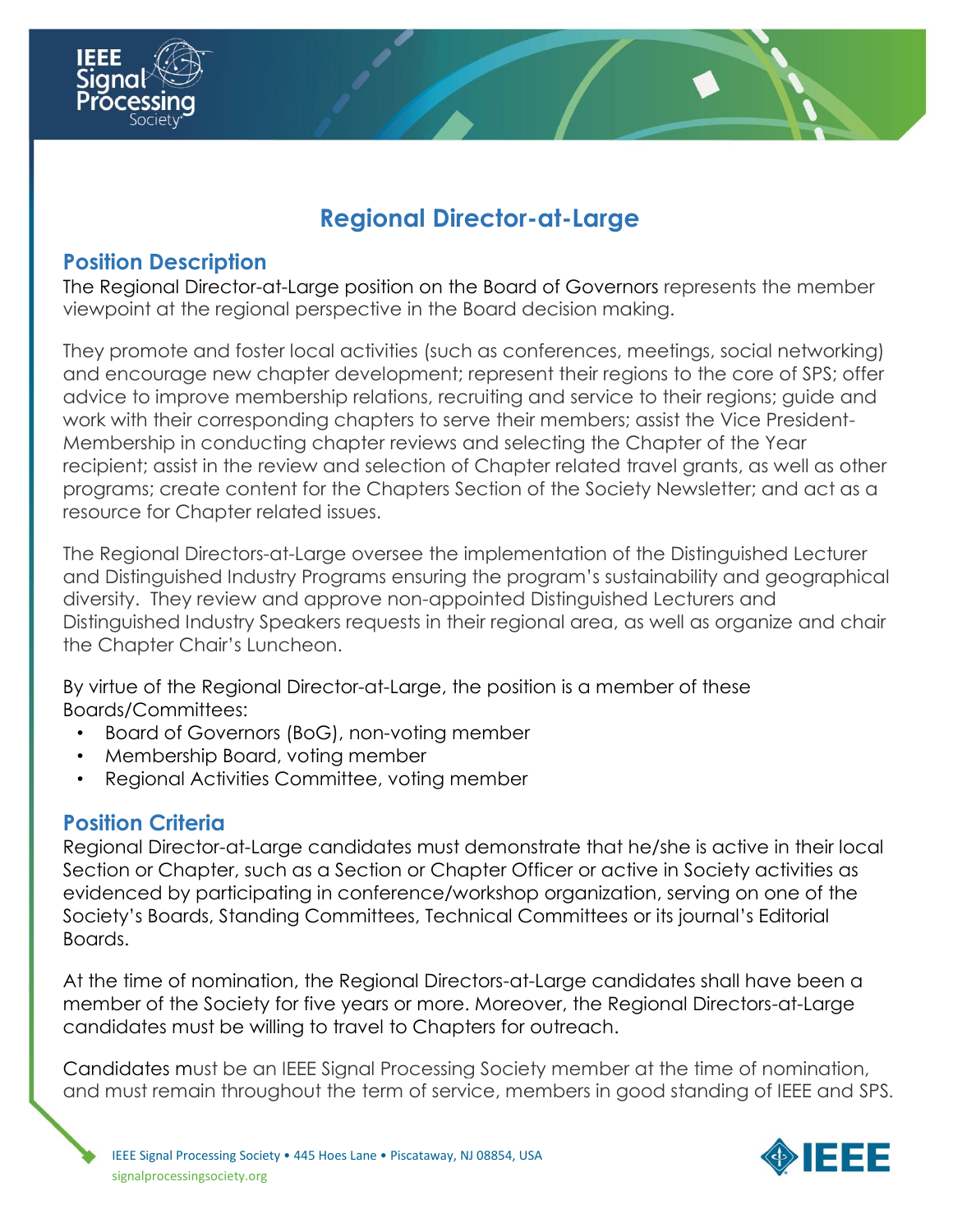

#### **Term**

The Regional Director-at-Large term is two years. Regional Director-at-Large may serve more than one term on the Board of Governors; however, such terms shall not be consecutive.

## **Elected/Appointed by**

The Regional Directors-at-Large position is elected locally by the Society's membership of the corresponding regions from regions 1-6 (US), 7/9 (Canada and Latin America), 8 (Europe/Middle East/Africa) and 10 (Asia/Pacific Rim), respectively via the Society's annual election.

#### **Nomination Period**

The nomination period normally opens the last week of February.

## **Time Commitment**

Travel:

- ICASSP held annually in the Spring
- ICIP held annually in the Fall
- Long Range Planning Meeting

Conference calls/email:

• occasionally throughout the year

To summarize, the time required for the position of Regional Director-at-Large is roughly 8 hours per week/4 days per month.

# **Travel Support**

The following travel support is provided for the position:

**Board of Governors:** The following travel support is provided for members of the Board of Governors shall qualify to have their hotel room, at the "host" conference hotel, direct billed to the Society for the ICASSP meeting series in the Spring and ICIP meeting series in the Fall. The Society will cover the hotel charge from the night before the Board Member-at-Large's and Regional Director-at-Large's first Board or Standing Committee meeting through the night of the Board of Governors meeting; all other nights must be paid by the Board Member-at-Large. Board Members will be reimbursed for travel expenses associated with the ICASSP and ICIP meeting series provided they adhere to IEEE travel policy. Travel funds may not be used for conference registration. All reimbursement requests must be made on the IEEE reimbursement form.